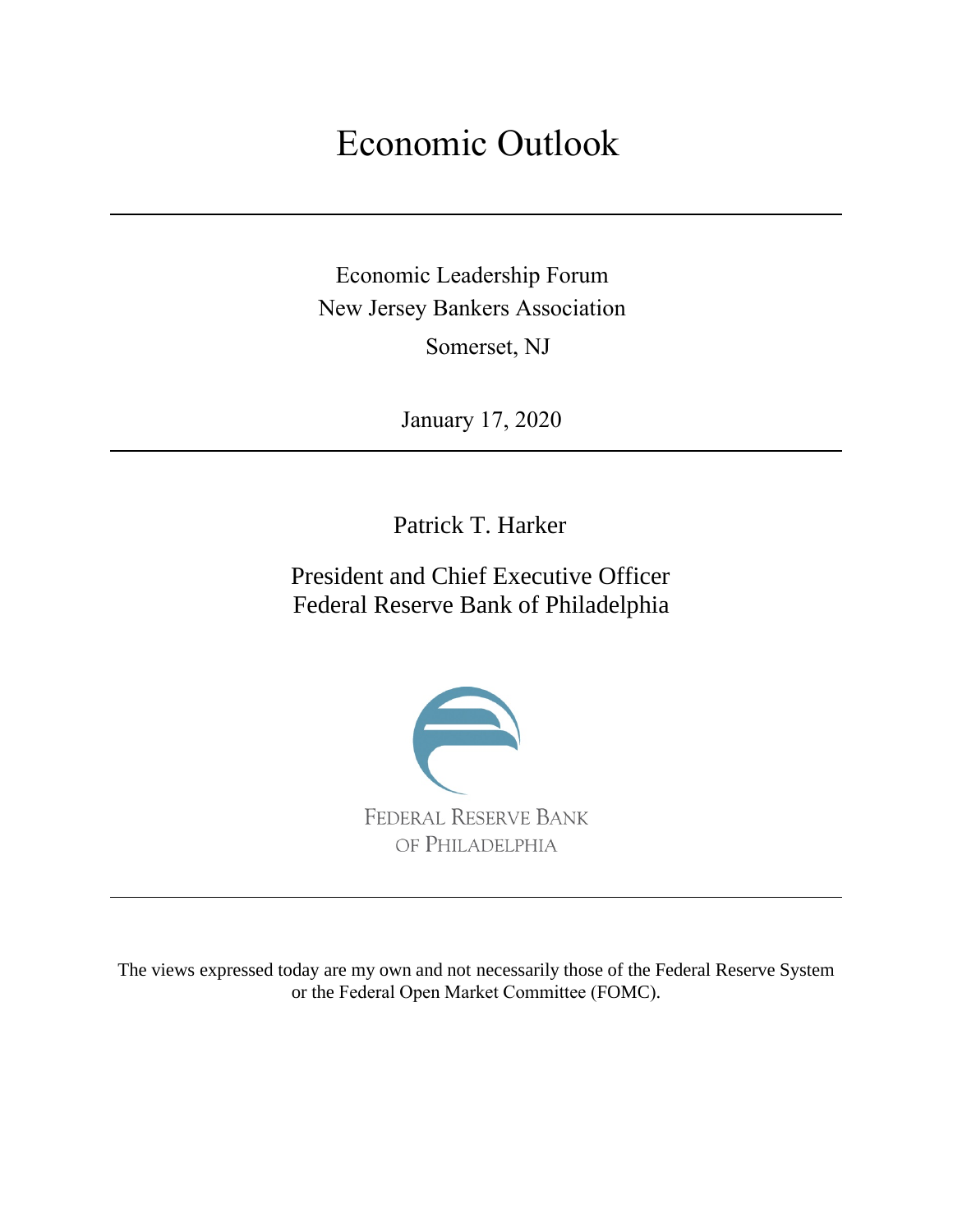#### **Economic Outlook**

Economic Leadership Forum New Jersey Bankers Association Somerset, NJ

January 17, 2020

Patrick T. Harker President and Chief Executive Officer Federal Reserve Bank of Philadelphia

One of the things I've noticed about this job is that people find me a lot more interesting when I'm a voting member of the FOMC. So I won't take it personally that the last time I spoke to this group was almost exactly three years ago …

Some things look very different in 2020 than they did in 2017. The makeup of the Fed's Board of Governors has changed. We are in a different part of the business cycle. My outlook for interest rates is markedly dissimilar. But some things have held firm. Specifically, while the outlook for rates may be starkly different, a lot of the phrases I used to describe the state of the economy back in 2017 still apply today.

That's positive news and pretty amazing when you consider how much the world has changed since 2017.

Today I will touch on three issues that are integral in today's banking world. The first is the economic outlook, a key driver for loan demand and investment opportunities. The second is an aspect of monetary policy that has been in the news over the past few months; namely, how the Fed is normalizing its balance sheet. Last, I will touch on the ongoing efforts around modernizing the Community Reinvestment Act (CRA).

Let me begin with the standard disclaimer — which I used three years ago — about my views being my own and not necessarily reflective of anyone else in the Federal Reserve System.

## **The Economic Outlook**

Overall, the economy is looking pretty good. We are in the longest economic expansion on record, and I see growth returning to trend of about 2 percent this year, a view that is widely shared.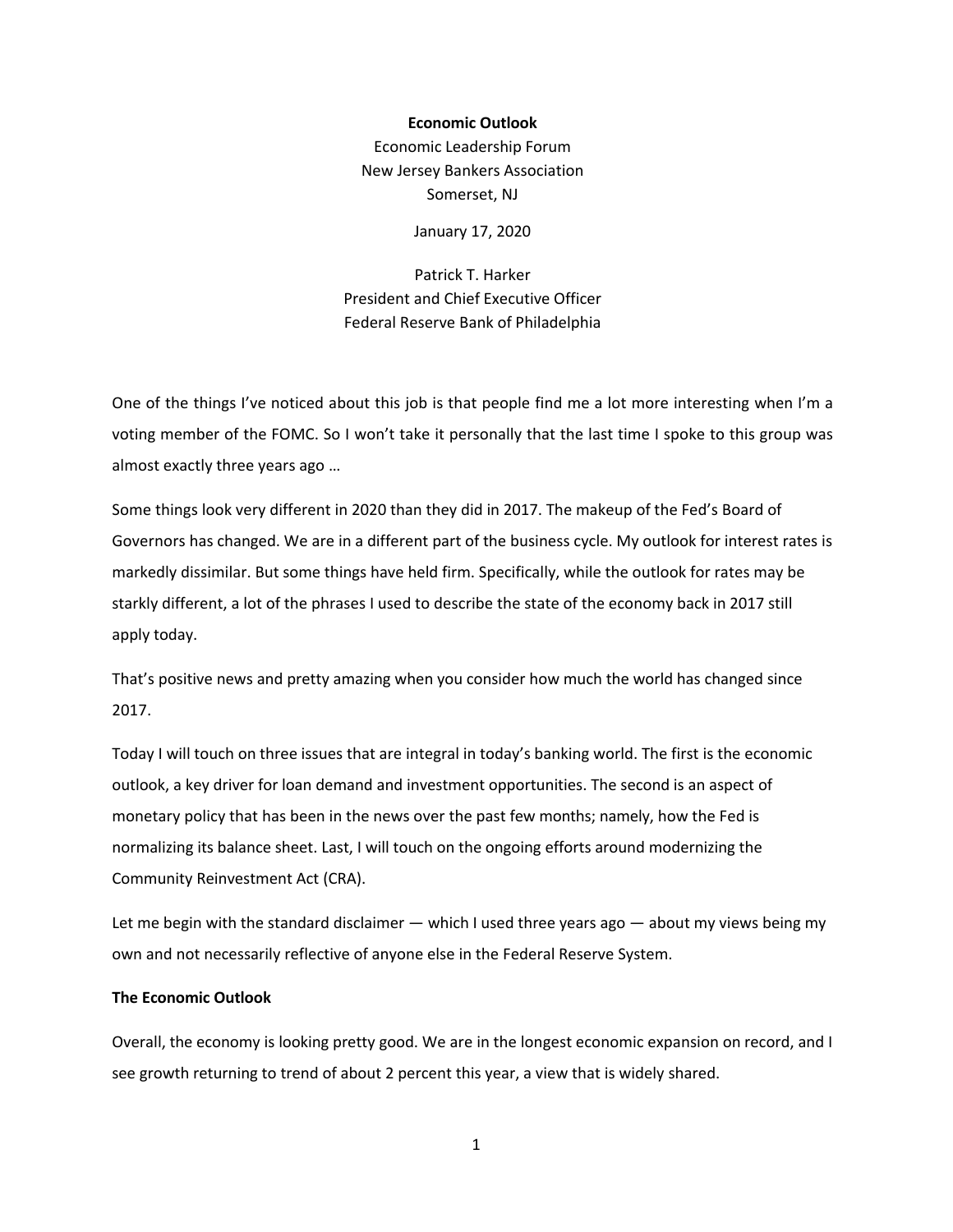Just as I said last time I was here in 2017, I will note that the labor market continues to show considerable strength. In fact, it has outperformed most people's expectations, with continued job creation, continued low unemployment, and more people continuing to come off the sidelines.

At some point, we'll return to a trend of creating about 100,000 net new jobs per month. I've said that, too, in years past, and it hasn't yet come to fruition, which is great for the American workforce. And when we do return to trend — whenever that may be — it's important to note that, while 100,000 jobs a month may look disappointing in comparison with the strong numbers we've seen over the past several years, it will more than keep pace with growth in the labor force.

More good news in the labor market includes the fact that wages on the lower end of the pay scale have finally started to rise  $-$  as they have on the higher end  $-$  although midrange paychecks could still use a boost.

The continued strength of the labor market has contributed to booming consumer confidence. And with consumer spending making up some 70 percent of the U.S. economy, that makes it the hero in the growth story. Business investment, however, is lagging, and the uncertainty attached to fiscal and other policies, has continued to hold it back. So, too, have international developments, including the global slowdown, trade uncertainty, and geopolitical tensions.

Here's something else I said in 2017 — and in 2018 and in 2019 — while we haven't quite met our 2 percent inflation target, we're on track to get there. I still believe that inflation will rise to meet our goal, albeit slowly, and we're closing in on the target. But it has been a long time coming. To most people, this is a purely academic problem — who else but policymakers are going to complain that inflation is hovering below 2 percent? But because of our dual mandate, focusing on the inflation rate is more than an academic exercise.

### **New Jersey's Economy**

As for the Garden State's economy, some numbers show New Jersey outperforming the nation, and others show some shortfall — but not by a lot. And as a lifelong South Jersey boy, I am happy to say our state's economy is in good shape. Job growth has hovered around 1 percent over the past three years, a little below the U.S. rate of about 1.5 percent. However, the unemployment rate is 3.4 percent, which is slightly better than the national average. That is despite the fact that New Jersey's jobless rate has ticked up in recent months. But even here, I view the news as positive. That's because the rise in the rate reflects more people coming back into the labor force. The state's labor force participation rate has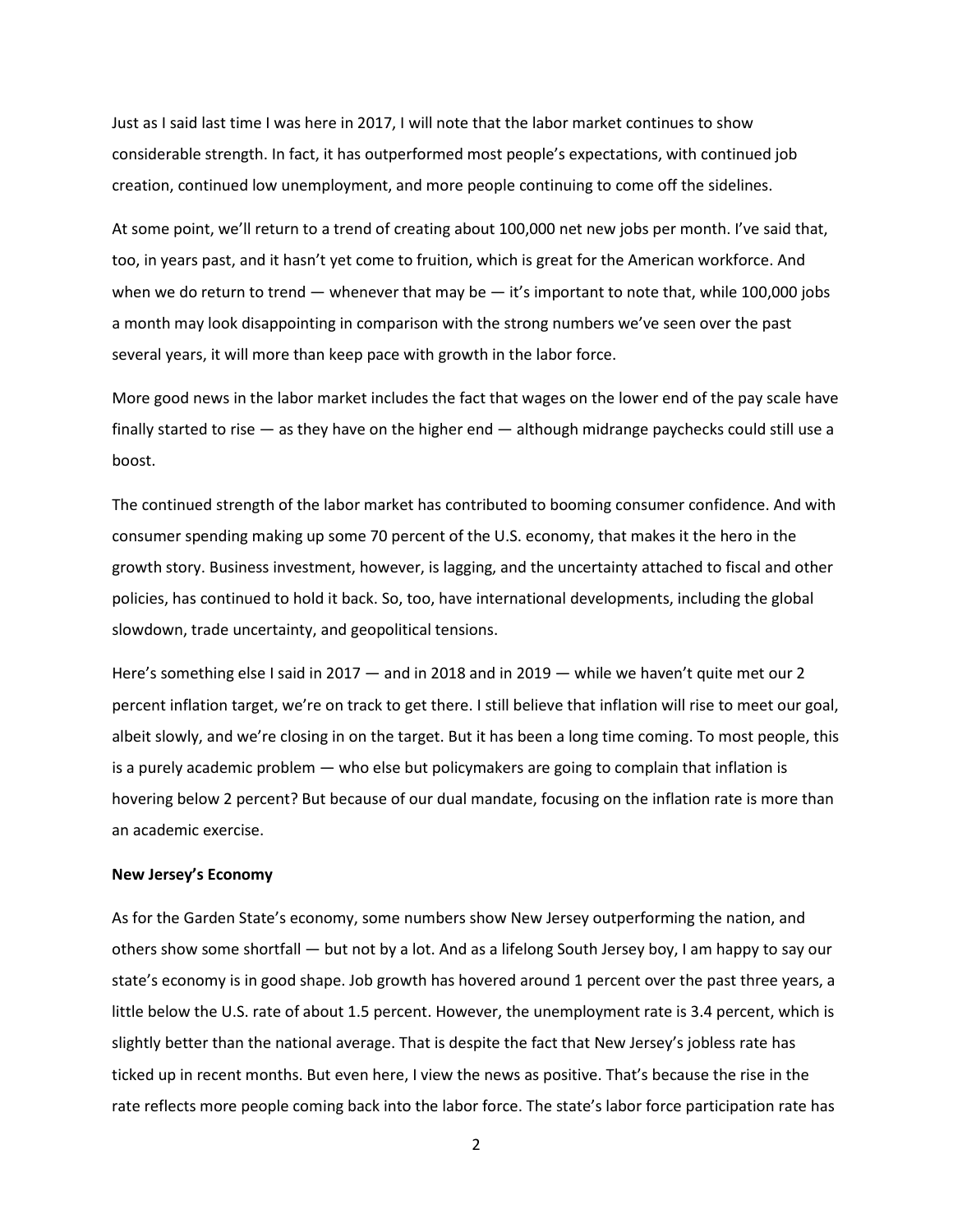risen from about 62 percent last summer, to 63.6 percent at the end of 2019. That suggests more residents are feeling confident about the labor market and their ability to find work.

I should mention that the Philadelphia Fed's own state leading index for New Jersey recently turned negative. But that reflects the rise in the jobless rate. Since that rise is the result of more people coming into the labor market, I am not worried about New Jersey's economic future.

#### **Monetary Policy**

The main subject of this speech is monetary policy. While it is usual to discuss interest rates, today I want to touch on another key aspect of monetary policy going forward, and that is the Fed's efforts to normalize the balance sheet. This has received great attention lately, ever since the repo market problems of last September.

As you know, at the start of 2019, the FOMC decided that we would continue to conduct monetary policy in a regime of "ample reserves," in which control over the federal funds rate is exercised primarily through the setting of administered rates, and the supply of reserves does not need to be actively managed.

Shortly after that, we announced our plan to cease asset redemptions and hold the balance sheet to roughly a constant size come September. As currency and other non-reserve liabilities grew, aggregate reserves naturally declined. Our end game was for reserves to reach a level "consistent with efficient and effective implementation of monetary policy."

There were two primary objectives to this approach. First, to reduce uncertainty about asset purchases by announcing our plans well in advance. Second, to approach the necessary level of reserves, which is itself filled with uncertainty, with an abundance of caution.

We only have estimates of the demand for reserves, although we've conducted a great deal of research around the Federal Reserve System, including continued conversation with market participants. In fact, staff at the Philadelphia and New York Feds were among the first to identify that the need for reserves could be much larger than initially anticipated. To be on the safe side, it made sense to move slowly, buying time to carefully observe market developments and better assess their implications. That is, we gave ourselves time for the inevitable "unknown unknowns" of life.

Just such an unknown arose in September.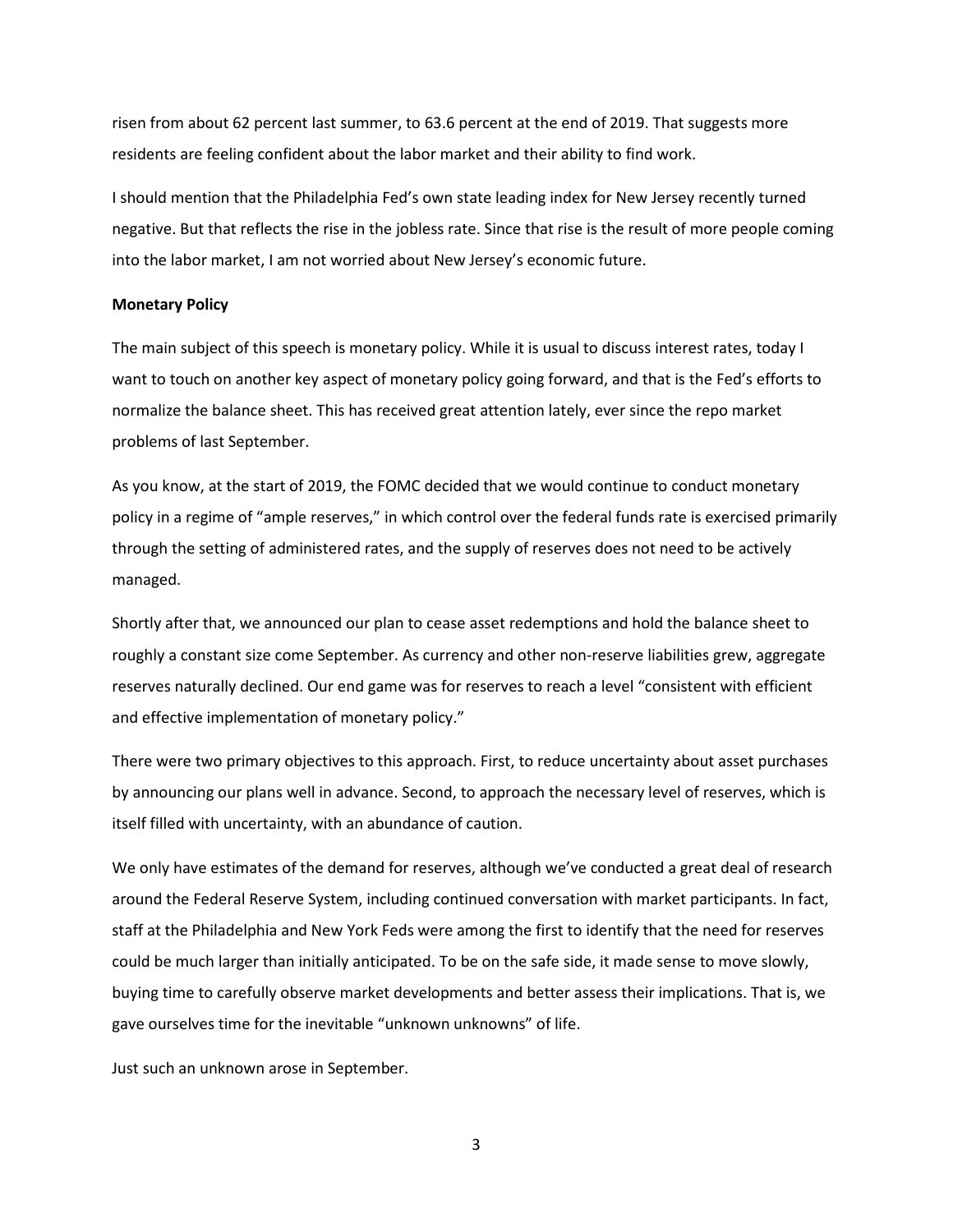The episode was clearly triggered by the outsized flows of funds to the Treasury. But the dates for tax payments and bond settlements are not a surprise; they are fixed on the fiscal calendar and well known to both policymakers and markets. Everyone was expecting large liquidity flows.

The impact, however, was clearly much larger than anyone anticipated, markets included.

The repo market took the brunt of the impact, as the Secured Overnight Financing Rate (SOFR) rose above 5 percent on Tuesday, September 17, with some trades executed at rates as high as 10 percent.

While this was certainly not an average day, it's important to note that the repo market did not freeze. The volume of secured overnight finance remained steady, at the \$1.2 trillion level it had maintained for the past several months.

The funding pressures in secured markets passed through to the federal funds market. The effective federal funds rate rose to the top of target range on Monday the 16th, and surpassed the top of the range by 5 basis points the next day.

We immediately took action to ensure that the effective fed funds rate returned to, and stayed within, the target range. The very next day, the Desk started repurchase operations to stem the pressures on money markets, and these actions have continued — including term operations — to date.

In October, the FOMC decided to restart asset purchases to keep reserves at or above the level reached in early September, at a little over \$1.5 trillion. Additionally, the Desk has been conducting term and overnight repurchase agreement operations to offset money market pressures — for instance, the quarter-end dynamics that are inevitably more burdensome at the year's end. All in all, since September, we have supplied about \$400 billion in additional reserves; about \$250 billion via repo agreements, and the rest in asset purchases.

These measures clearly worked, with the effective fed funds rate maintaining a virtually constant level since October, and repo markets staying calm. Instead of wreaking havoc, the year's end was a nonevent.

Going forward, the Committee remains committed to implementing monetary policy in a regime of ample reserves, which, again, does not require active management of the supply of reserves. The Treasury purchases announced in October will continue until at least the next quarter to ensure we meet that goal.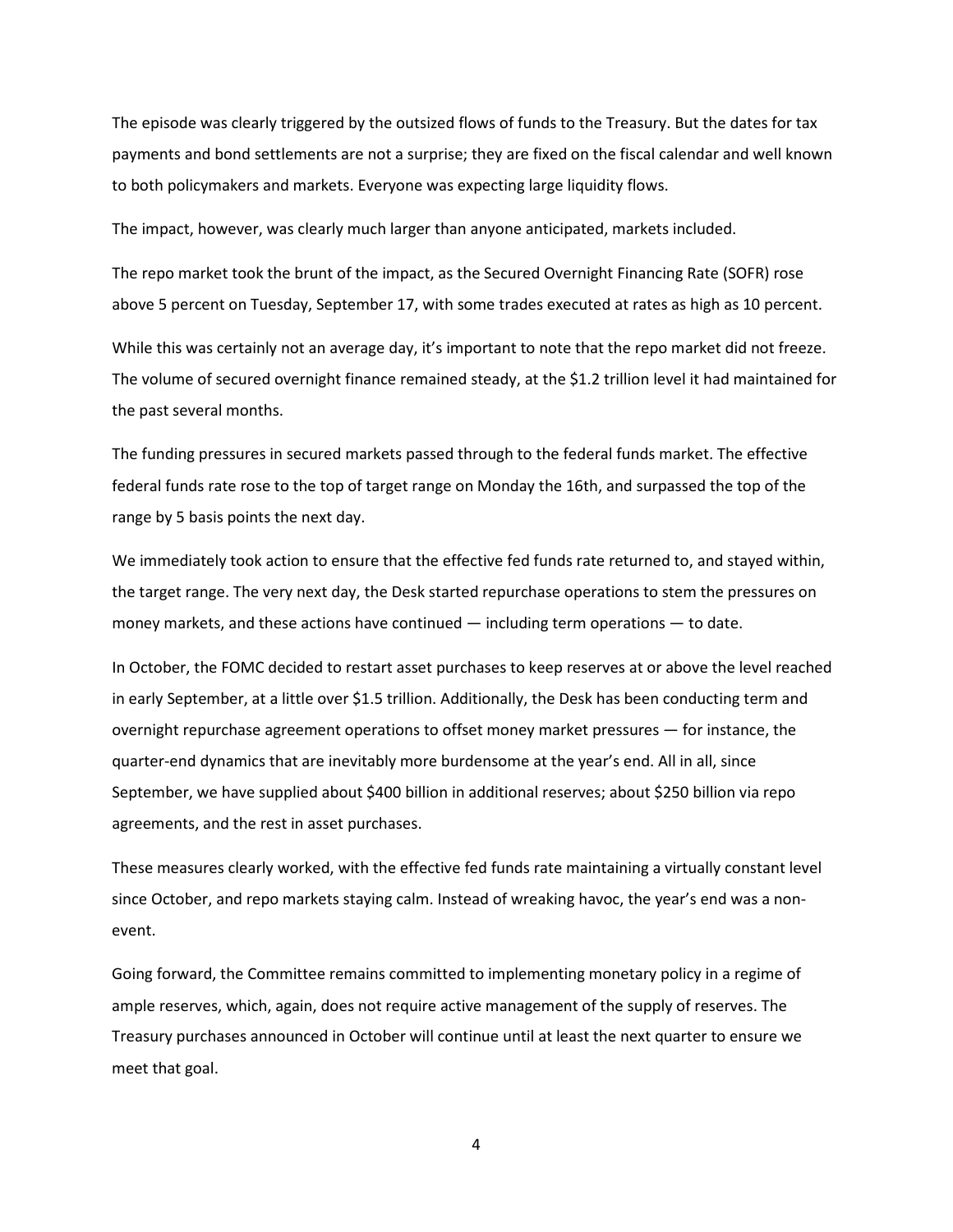Central to this event is the question of why liquidity did not flow smoothly to where it was needed most. Are some of the market's pipes rusty? Clogged? Are more needed? Has regulation inadvertently contributed to some erosion or blockage?

Another question is whether the Fed ought to expand our toolkit — whether we could, or should, do more to ensure interest-rate control. One possibility under discussion is a standing repo facility. We are in the process of evaluating such a facility's potential costs and benefits, and exploring possible designs as well as alternatives, so it is still very much in the discourse, rather than the decision, phase.

While September's turmoil offered perhaps too much excitement, it also provided a good deal of information. It showed that we need a larger pool of reserves than most of our estimates had initially indicated. It showed that when reserves are scarce, even for as short a period as a week or so, it can generate large spikes in money market rates. And it showed, unfortunately, that banks remain extremely reluctant to borrow from the discount window, even when that reluctance results in outsized penalties far above the primary credit rate.

## **CRA Modernization**

Finally, I know the banking community is awaiting final resolution to the discussion about modernizing the Community Reinvestment Act. Our meeting here today is taking place north of the jagged line that divides New Jersey between the New York Fed and the Philadelphia Fed. For those of you in the audience from South Jersey, you know that the discussion about the CRA takes on significant importance in the Fed's Third District, and we have hosted one-on-one meetings, roundtable discussions, and conferences with both banks and community members to better understand their concerns and gather their insights on updates to the regulation.

The CRA was passed in 1977, and the last significant update to the legislation was done back in 1995. As regulators, we have heard feedback over the years for the need to update and revise the CRA, and in 2018, we began an interagency process to make significant changes that reflect modern banking and community needs.

The Philadelphia Fed hosted a conference on CRA modernization in February 2019, and that event allowed us to listen as various community development experts and financial industry leaders weighed in on the best approach. We recognize there is value in modernizing the regulation to address the changing channels that serve customers beyond bank branches, to strengthen the law's focus on local communities, and to help bring greater consistency and predictability to CRA ratings.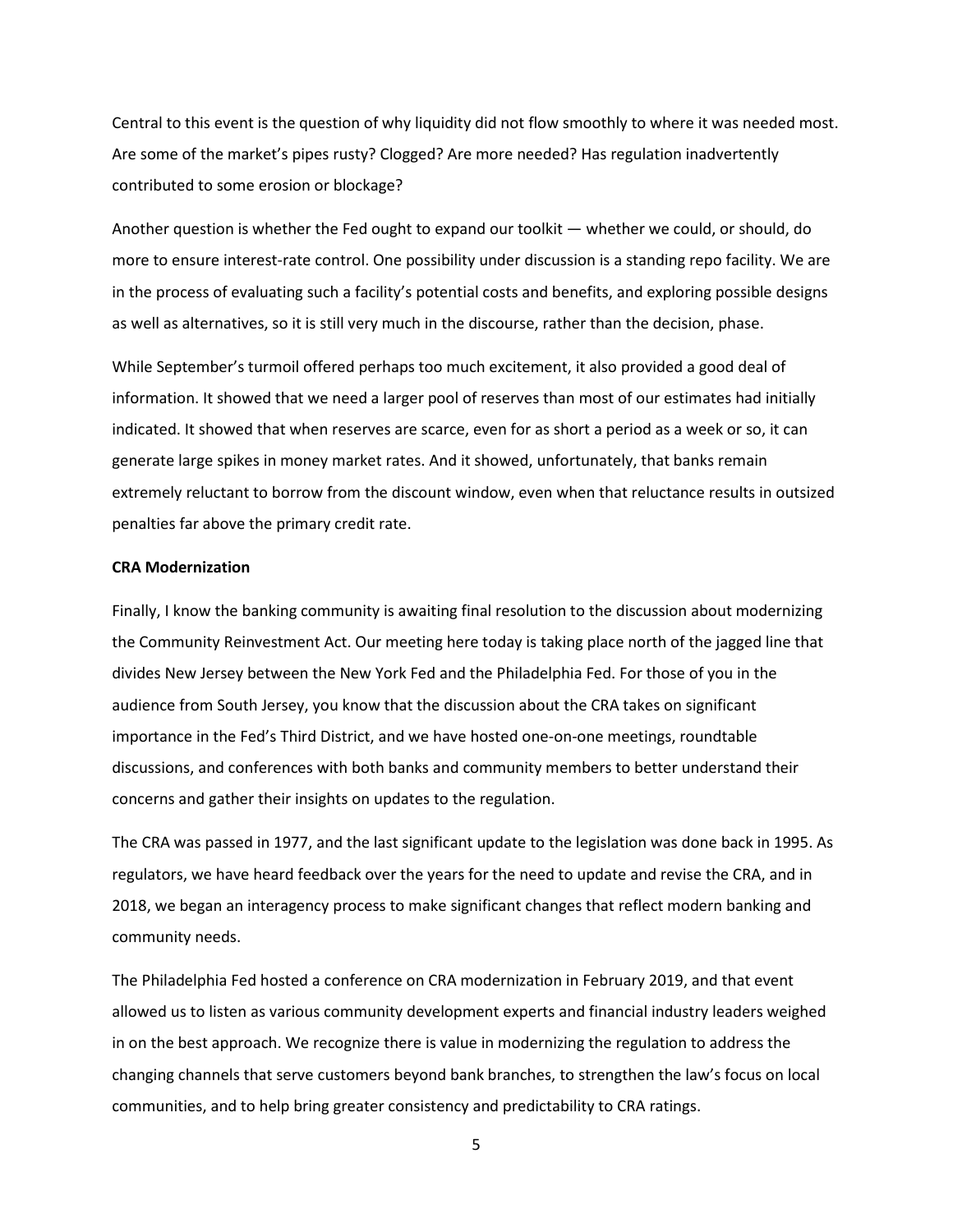As you probably know, the FDIC and OCC released their proposals in the fall of 2019. Last week, Governor Lael Brainard unveiled the Fed's own approach. The Fed's proposal is based not only on the feedback we heard from bankers and communities but also insights from the advanced notice of proposed rulemaking public comment process and a thorough review of a number of performance evaluations. In my view, modernizing the CRA will help banks better meet the credit needs in the lowand moderate-income communities they serve.

Because these updates to the CRA will impact your business models, I assume that you have read the ideas and the metrics of the Fed's plan, so I won't go into much detail. But let me make some points about the Fed's proposal.

The Fed is proposing the creation of two tests: a retail test to assess a bank's record of retail loans and services in its assessment area; and a community development test for large banks, and wholesale and limited-purpose banks to measure a bank's performance on community development loans, qualified investments, and other services. A separate retail test will align with the key focus of the CRA, which is to ensure that banks are meeting the credit needs of underserved markets. Separate tests also underscore the importance of the ability to tailor exams to each institution's asset size, business lines, and local conditions.

Our proposal also hones in on the importance of metrics and data dashboards, and distilling that data into helping banks better track and benchmark their CRA performance. We at the Fed like to say we are "data driven," and these dashboards will show that data matter not just in monetary policy but in the work the Fed does in ensuring the U.S. has a robust and equitable financial system.

To reiterate what Governor Brainard said last Wednesday, "it is more important to get reforms right than to do them quickly." I couldn't agree more with that sentiment when it comes to an important piece of legislation like the CRA. To achieve that goal, regulators at the Fed are having discussions with the other banking regulators. We are mindful of the business costs that two sets of rules would impose on banks. And I am hopeful that we can create a consensus going forward.

### **Conclusion**

Congress gave the Federal Reserve a dual mandate to maximize employment and stabilize prices. The data show that the labor market is doing incredibly well, and I believe the economy is nearing our target inflation rate of 2 percent. All in all, my outlook for the economy is positive, but let me add that my outlook will continue to be driven by the data as each report is released throughout 2020.